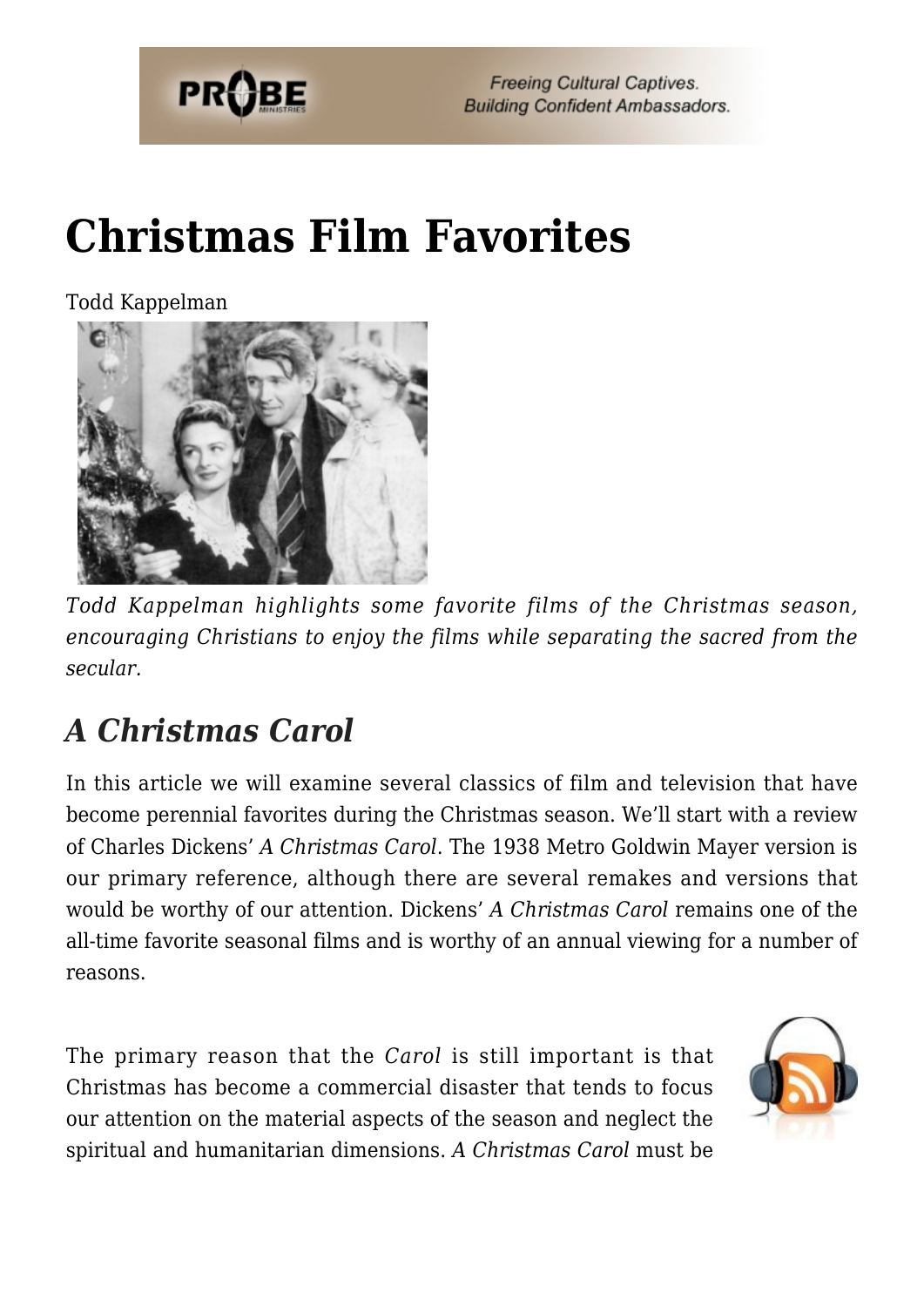

understood as the loud cry of a Victorian prophet sounding the warning of the evils of poverty. The settings in Dickens' stories, illustrating the abysmal conditions in nineteenth century England, have long been understood to be a valuable reminder of the social inequities during the industrial revolution. This is the background of the famous Christmas tale.

The film opens with Ebenezer Scrooge's nephew Fred playing in the snow with several young boys. One of the boys is Tiny Tim, the handicapped son of one of Scrooge's employees, Bob Cratchet. The story develops quickly as the merry and cheerful lives of every man, woman, and child in England are contrasted with the disgruntled and miserable life of Scrooge (Reginald Owen). Scrooge is a rich business man with want of nothing, and yet he cannot, or will not, find it in his heart to enter into the spirit of the season. At midnight on Christmas Eve all of this will change as he is visited by the three ghosts of Christmas past, present, and future.

The ghost of Christmas past shows Scrooge his childhood school and friends. He remembers the time as mixed with joy and confusion. Joy because of his friends, and confusion because his father does not participate in the season in the same manner as other families. It is at this point that he becomes hardened as a young man and turns to a life of greed.

When the ghost of Christmas present comes, Scrooge is shown how other people are spending the evening. This is where he learns that Christmas may be enjoyed in spite of being poor and that it is a time of opportunity for those who have material blessings to share with those who do not.

Finally, when the ghost of Christmas future comes, Scrooge is shown the grave that awaits him. He inquires whether one may not change his ways and thus alter his destiny. Although the ghost, who is actually the Grim Reaper, does not respond Scrooge surmises that this must be possible or the ghosts would not be visiting him in the first place. Scrooge learns his lesson in the end and has what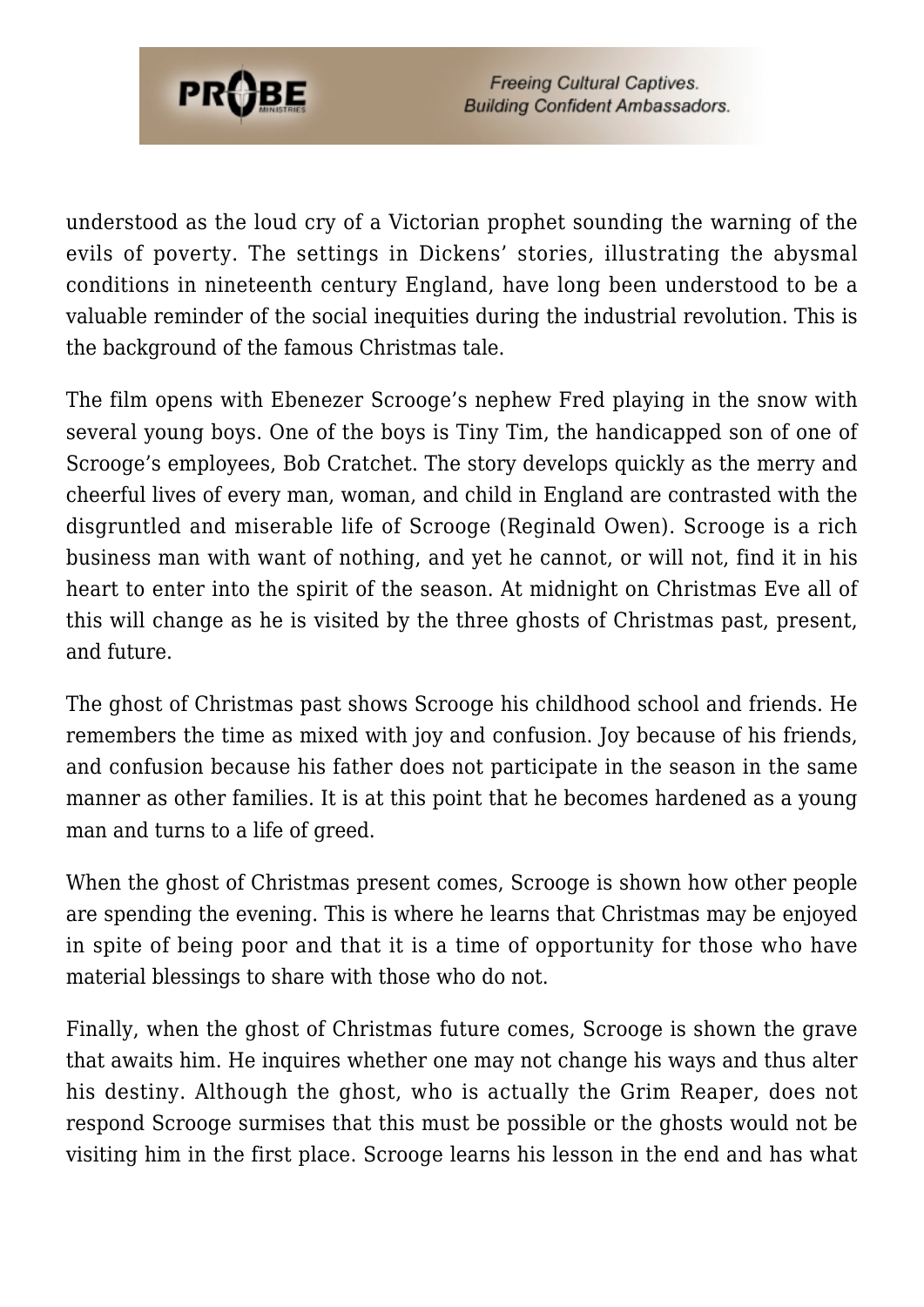

amounts to a "conversion" for Dickens. The film and story conversion amount to a humanitarian change of heart and are thin on the Christian emphasis in spite of the presence of worship services and praying families. What we should take with us from the film is the fact that we can learn from the past and appropriate it in the present for a better future. Likewise we can use the Christmas season as an opportunity to focus on that which really matters, which for Christians is the birth Jesus Christ.

#### **Miracle on 34th Street**

*Miracle on 34th Street,* much like *A Christmas Carol,* is an example of the humanitarian variety of Christmas films.

*Miracle on 34th Street* opens during the Macy's Annual Thanksgiving Day Parade. The man who has been hired to play Santa is drunk, and the organizer, a Mrs. Doris Walker (Maureen O'Hara), is desperate to find a suitable stand-in. Fortunately the real Santa, a.k.a. Kriss Kringle (Edmund Gwenn), has been wandering the streets of New York and reluctantly agrees to help out. After the parade is over he begins to work at Macy's as the store's Santa Claus and causes quite a commotion.

Being the real Santa Claus, Kringle puts the children first and the commercialism last among his job concerns. He has been instructed by the store manager to influence the children to ask their parents for toys that are in abundant supply and thus help to sell the store's surplus merchandise. Kringle laments the request and will have nothing to do with further commercializing the season.

Kringle elects instead to listen seriously to the children's requests and send their parents to rival department stores if necessary to secure the desired presents. This causes the store's manager and Mrs. Walker great concern about what Mr. Macy, the owner, will do when he finds out. The customers could not be happier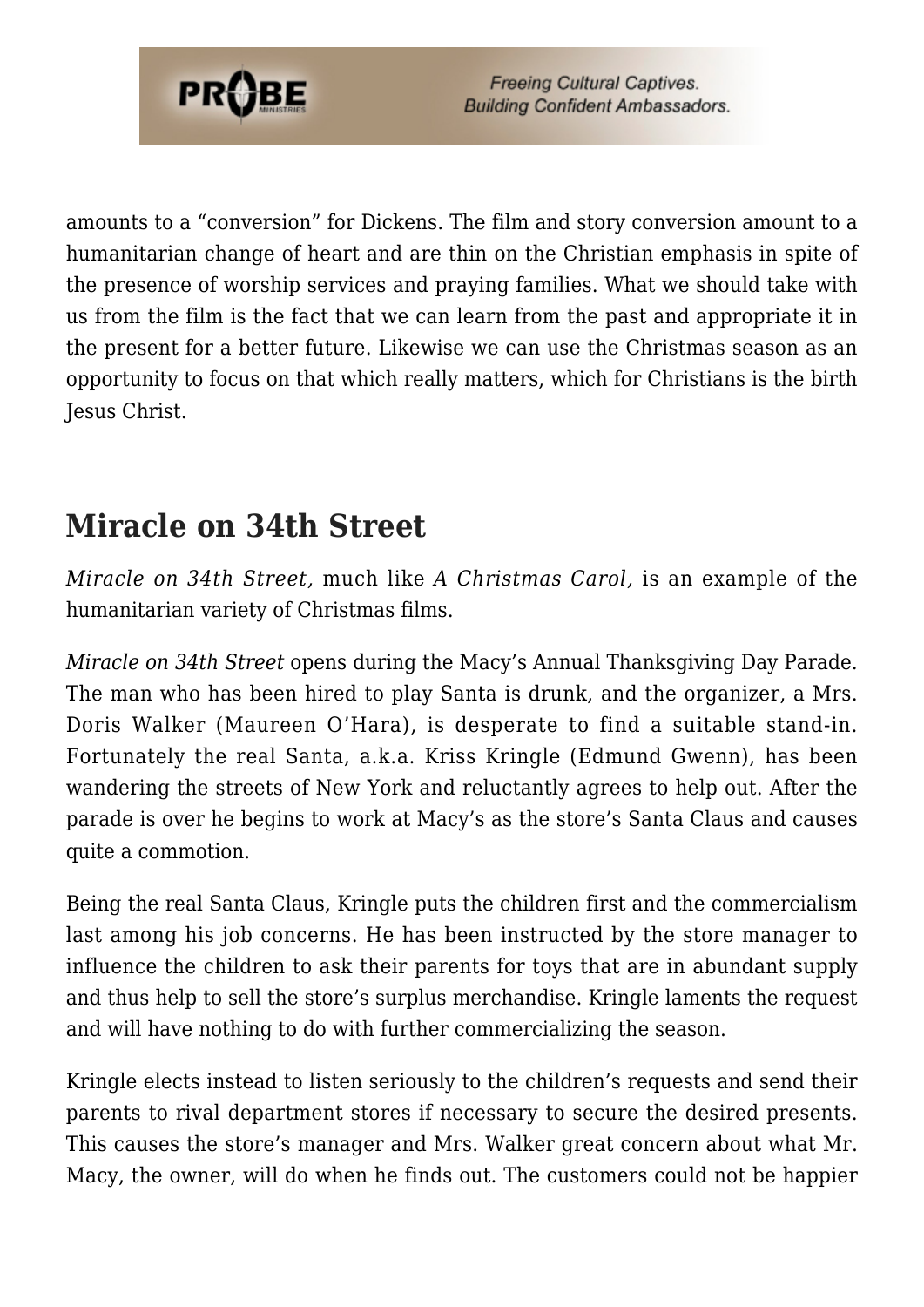

with the store and it is considered a great humanitarian gesture on the part of Macy to put the children ahead of the profits. Other stores follow suit, and there is a citywide, then nationwide, movement to assist customers and children ahead of the store's interests.

There is a major plot twist when Santa is brought to a competency hearing in the New York County Court because he claims to be Santa Claus. His trial is frontpage news, and everyone anxiously follows the story to see if the court will find in favor of the existence of Santa Claus or rule that it has all been a commercial hoax of the tallest order.

Mrs. Walker's daughter, Susan (Natalie Wood), has been watching the story unfold and serves as a prop for those who posture themselves more realistically to the Christmas myth of Santa Claus and reindeer. The little girl has been raised by her divorced mother to accept nothing but the sober truth about life; there are no fairy tales, myths, or Santa for this young girl.

However, when Santa is found to exist in actuality by the court there is a new opportunity for both the girl and her mother to reconsider their skepticism. The mother willingly concedes the existence of Santa Claus, but the daughter is much more demanding concerning what is necessary for her to believe. The emphasis of the story is not Christian specifically, but rather humanitarian. The lesson is that if one will turn from one's crass commercialism and embrace one's fellow man the true spirit of the season can be enjoyed. As Christians we should be happy that a classic such as this warns us against the pitfalls of materialism, yet cautious about adding too much by way of Christianizing the story.

#### *How the Grinch Stole Christmas*

As we continue in our survey of Christmas films you will notice the difference between films such as Dickens' *A Christmas Carol*, which have a more humanitarian emphasis, and films like *It's A Wonderful Life,* with a stronger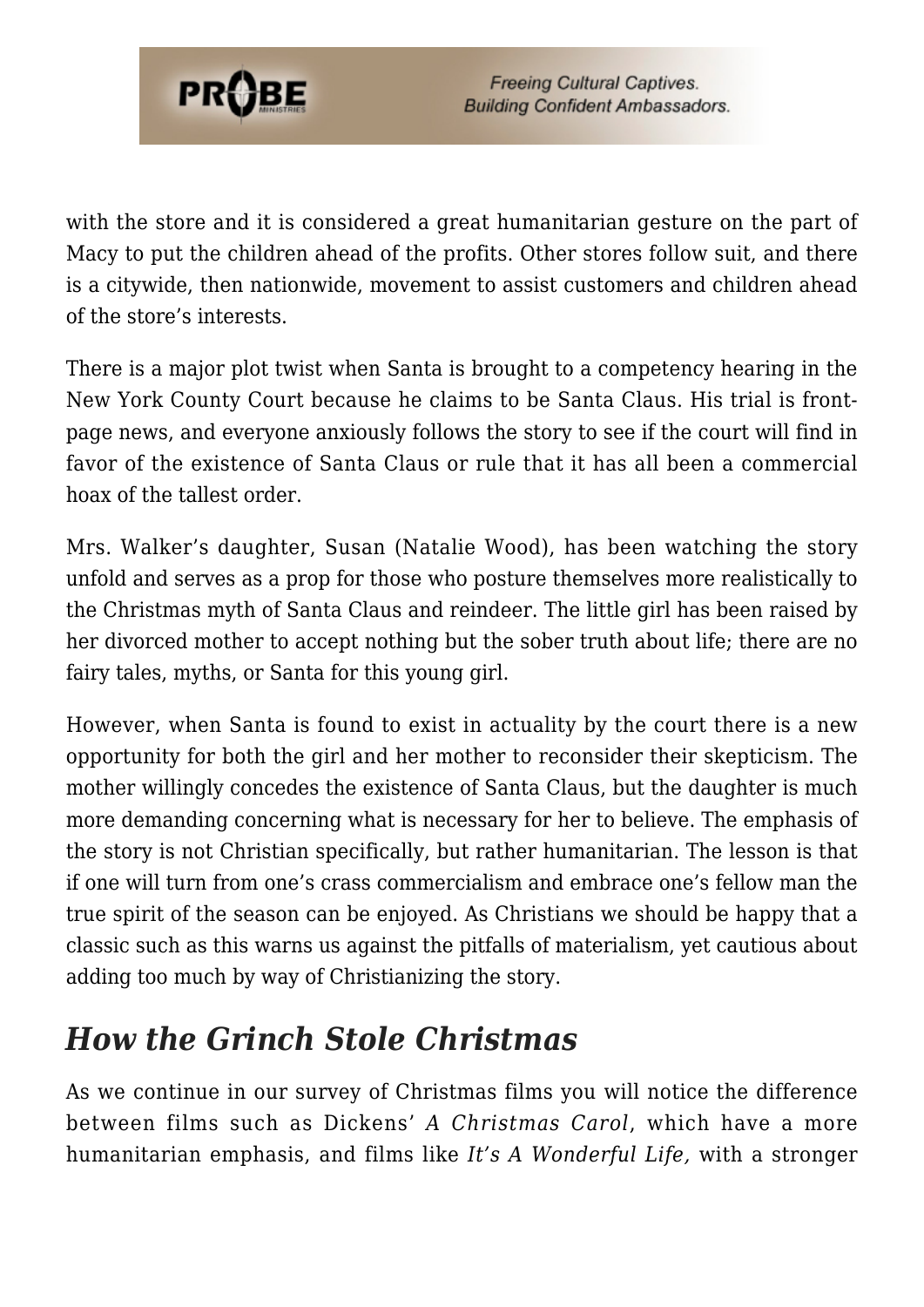

Christian emphasis. The film we now turn to consider, Dr. Seuss' *How the Grinch Stole Christmas*, conveys more of the humanitarian message. This is the first of two animated classics to be reviewed.

The tale is set in Whoville where the inhabitants are preparing for their Yuletide celebration. The Whovillians enjoy a classic Christmas similar to that of most middle-class suburbanites. There are plenty of presents for the children, snacks and food of every conceivable kind, trees, fireplaces and even "roast beast."

The Grinch (Boris Karloff, voice), a villainous creature with a twisted and defective spirit due to his tiny heart, lives in the mountains of Whoville. He is devising a scheme to steal Christmas from the townspeople below by taking the trees and gifts and food. The Grinch's rationale is that Christmas is somehow dependent on these things. If he steals them it will cause the Whos to wake up on Christmas morning and "find out that there is no Christmas."

The Grinch pulls off the heist and returns to his mountain hideout with every tree, gift, and crumb of food from all the Who houses only to discover a most startling surprise on Christmas morning. The Whos in Whoville awaken and begin to sing songs in spite of having no presents or food. The Grinch cannot understand how Christmas can come "without ribbons and packages, boxes and bows." He had expected the Whos to "all cry boo-hoo." Instead, he finds that Christmas does not come from a store. At this discovery the Grinch's heart grows three sizes. He has seen the true meaning of Christmas.

There is an extremely important message in Dr. Seuss' cartoon classic. Christmas does not come from a store and we should not participate in the commercial trappings of the season to the detriment of the real reason we have cause to celebrate. The season is about Christ, the Savior of the world, and it should be used as an occasion to celebrate this fact with fellow Christians and witness to those who are lost. We can learn from the Whovillians that Christmas can come without all of the whistles and bells that have become so much of the emphasis in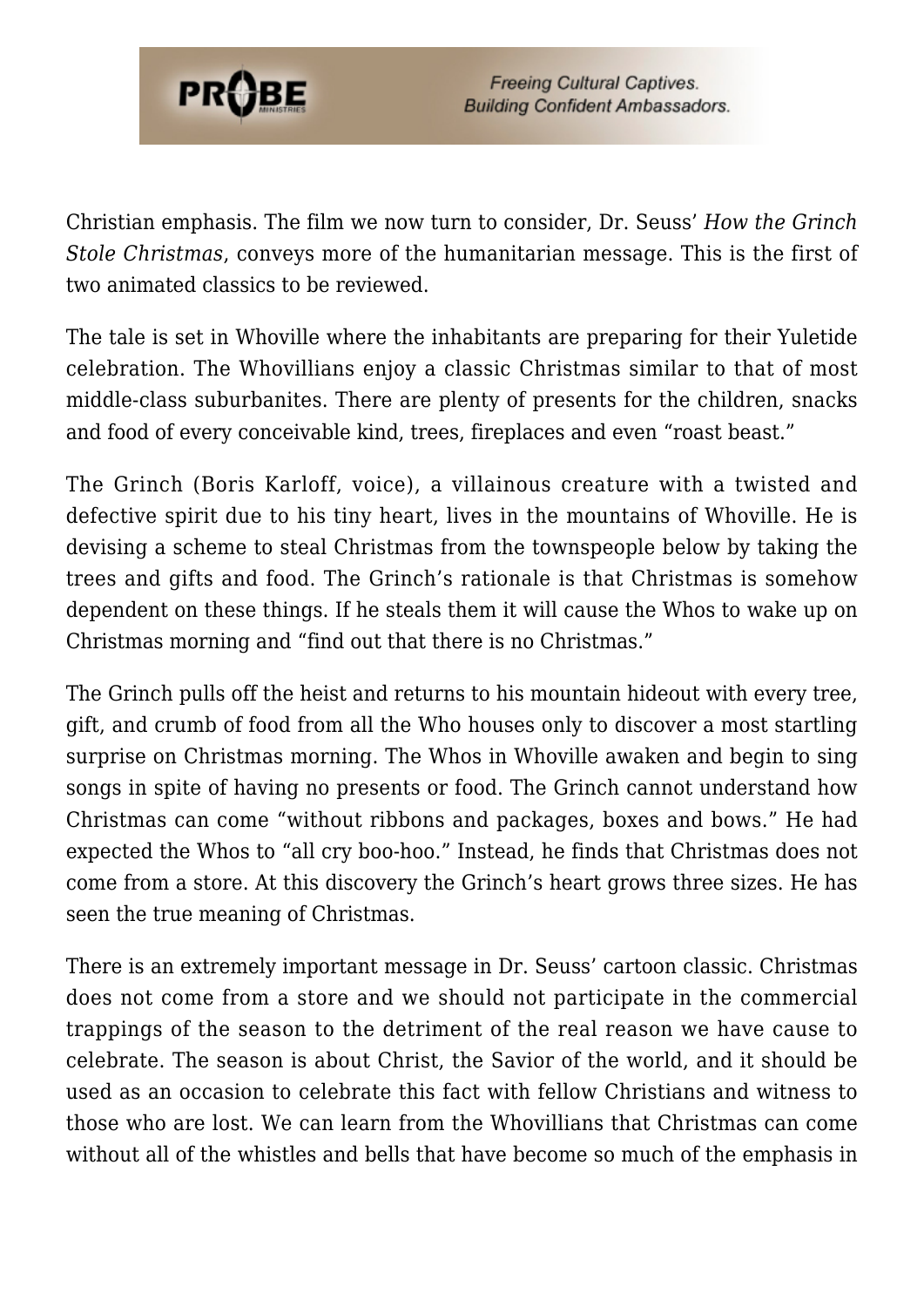

our contemporary celebrations.

The message that we should be careful of is the simple humanitarian turn that is so frequently substituted for the real message. The Grinch has a change of heart, much like the change of heart experienced by Scrooge in *A Christmas Carol*, and Mrs. Walker in *Miracle on 34th Street*. It should not be inferred that this is a complaint against Dr. Seuss for not rendering a Christian message; that was certainly not his intent. It is, however, a reminder that the Christmas season is not a success just because we use it as an occasion for good will to our fellow men. It is true that the world needs more good will between men, from the nuclear family to international affairs. But Christ said that "I came that they might have life, and have it abundantly." True abundant life and good will which will last for eternity are found in a personal relationship with Christ. Keep this in mind and have a truly merry Christmas.

#### *It's A Wonderful Life*

We are offering a list of suggestions for films which may be enjoyed by the whole family as both a point of fellowship and an opportunity for reflection during the Christmas season. The film we'll now consider is Frank Capra's 1946 classic *It's A Wonderful Life*. This film has achieved a cult status as the embodiment of why we should be thankful as well as a reflection on the dignity and value of every individual regardless of one's perceived worth.

The film is the story about a young man named George Bailey (James Stewart) who is saved from suicide by a guardian angel named Clarence (Henry Travers). In the opening sequence the people in Bedford Falls are giving thanks to God for what George has meant to them. The scene of the action then changes to the celestial heavens where Joseph, Clarence, and God are discussing the need to intervene in George's life.

George's father, the owner and executive officer of Bailey Building and Loan,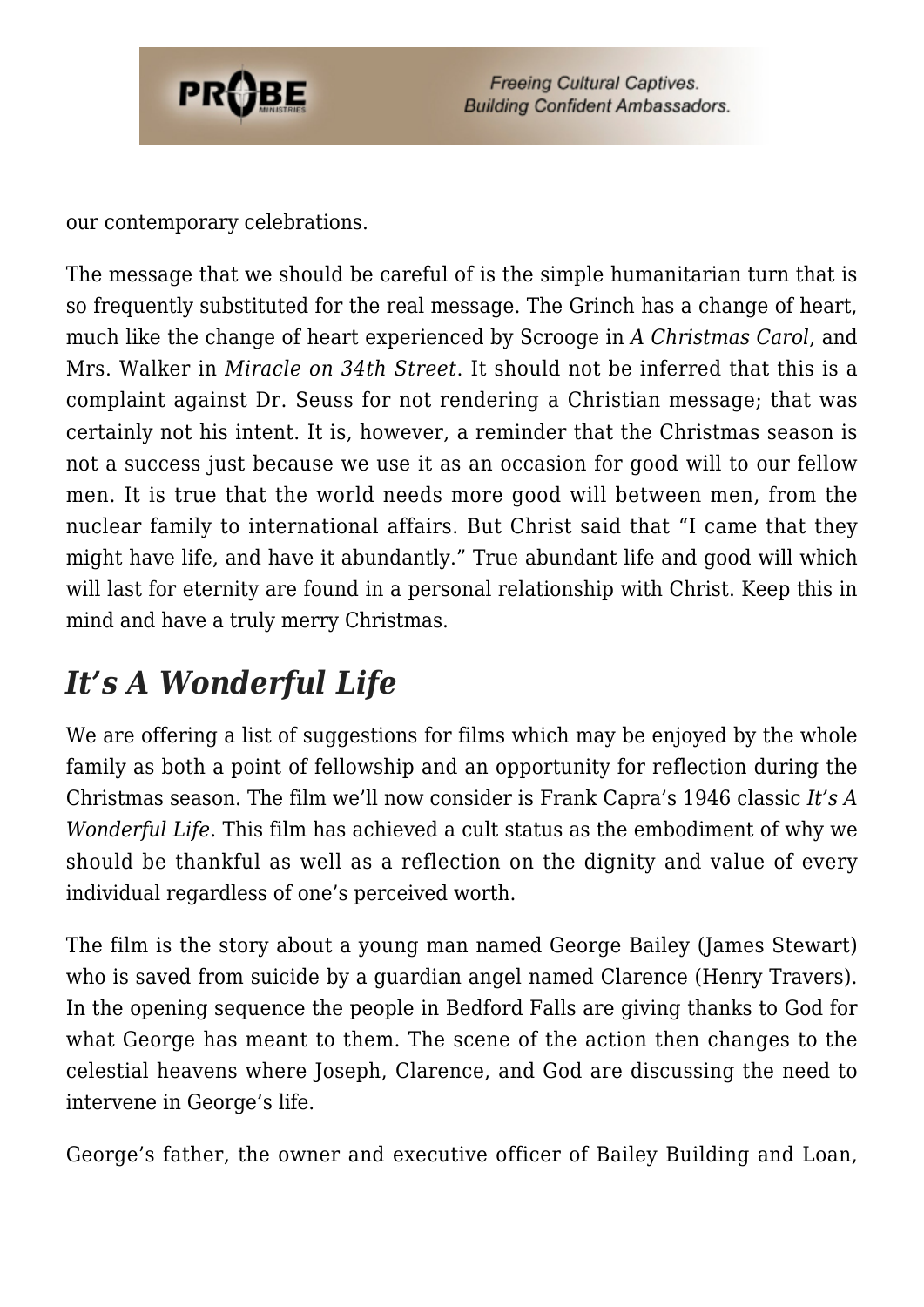

suffers a stroke at the beginning of the film and George, the eldest of two children, must assume his father's position. George foregoes his desires to travel and go to college. Instead he remains in Bedford Falls and marries a childhood acquaintance named Mary Hatch (Donna Reed). He and Mary are poor but extremely happy during the early years of their marriage. The events in George's life will become unbearable when the Building and Loan is in danger of a scandal and foreclosure through no fault on his part. Considering his life insurance policy, he concludes that he would be better off dead than alive.

The dramatic action of the film shifts when Clarence, George's guardian angel, rescues him from his suicide attempt. In response to George's statement that everyone would be better off if he were dead, Clarence offers George a guided tour of what Bedford Falls would be like if he had never been born. One of the first and most startling discoveries George makes concerns Mr. Gower, a druggist whom he worked for when he was a young boy. George had prevented Gower from making a deadly mistake in filling a prescription that would have killed a patient. However, on this occasion George was not there to prevent the accident. Without George Bailey, Gower spent twenty years in prison and became an alcoholic.

The events continue to unfold as George learns that the men saved by his brother Harry in World War II were killed because George had not saved his brother from drowning when they were young. George's wife, Mary, has become an old maid and his children Zu Zu, Tommy, and Janie were never born. The town is no longer called Bedford Falls, but Pottersville, after George's arch rival and evil banker Mr. Potter (Lionel Barrymore). The entire town—from the druggist, to the girl next door, from the saloon owners to the librarian —is different as a result of George's having never been born. There is an oppressive cloud over the town as it mourns the loss of a citizen it never knew.

The idea that all men have a purpose can only be understood in light of a world created by a God who designed that purpose and gives all men a chance to fulfill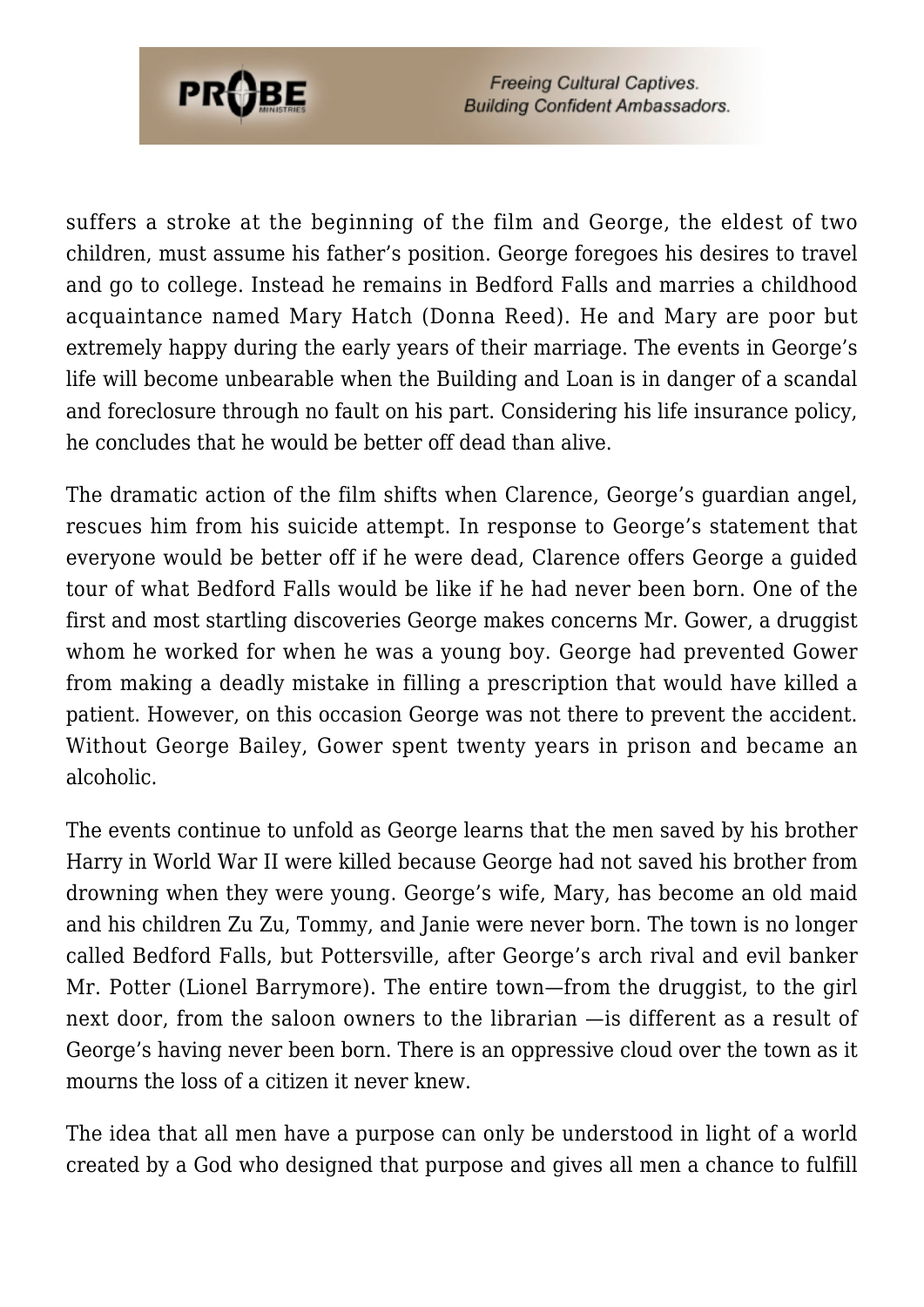

their end. Frank Capra's classic *It's A Wonderful Life* can serve as a reminder to all this Christmas season that God puts each and every individual here for a specific purpose. It truly is a wonderful life!

### *A Charlie Brown Christmas*

We conclude our series on films and television specials of the Christmas season with what many believe to be one of the most overtly Christian programs in the genre, Charles Schultz's *A Charlie Brown Christmas*. Thus far we have looked at *A Christmas Carol, Miracle on 34th Street, How the Grinch Stole Christmas,* and *It's a Wonderful Life*. The major division between these films and specials is that some have a merely humanitarian theme, and others have a more or less classic Christian interpretation of Christmas. We have mentioned that there is nothing wrong with the humanitarian emphasis as far as it goes, but Christians should understand the finer distinctions between the two renderings of the meaning of Christmas.

*A Charlie Brown Christmas* opens with Charlie Brown in his usual state of mild depression, searching for the meaning of something. This time it is the true meaning of Christmas. He proclaims to Lucy that it just does not feel like Christmas and that his problem is that he just doesn't understand it. Lucy charges Charlie Brown five cents and tells him nothing of any value; her solution is a naturalistic approach with a focus on monetary gain.

Charlie Brown's little sister, Sally, is a prototypical adolescent. She proclaims that all she wants for Christmas is everything that is coming to her; she wants her fair share. She represents the voice of all who equate Christmas primarily with a time of getting presents. It is sad when a child believes this about Christmas; it is tragic when an adult holds the same view. Lucy interrupts the exchange between Charlie Brown and his sister Sally to announce that we all know that Christmas is a big commercial racket. The truth here is that we all know that Christmas has become a big commercial racket; the tragedy is that we do so little about it.